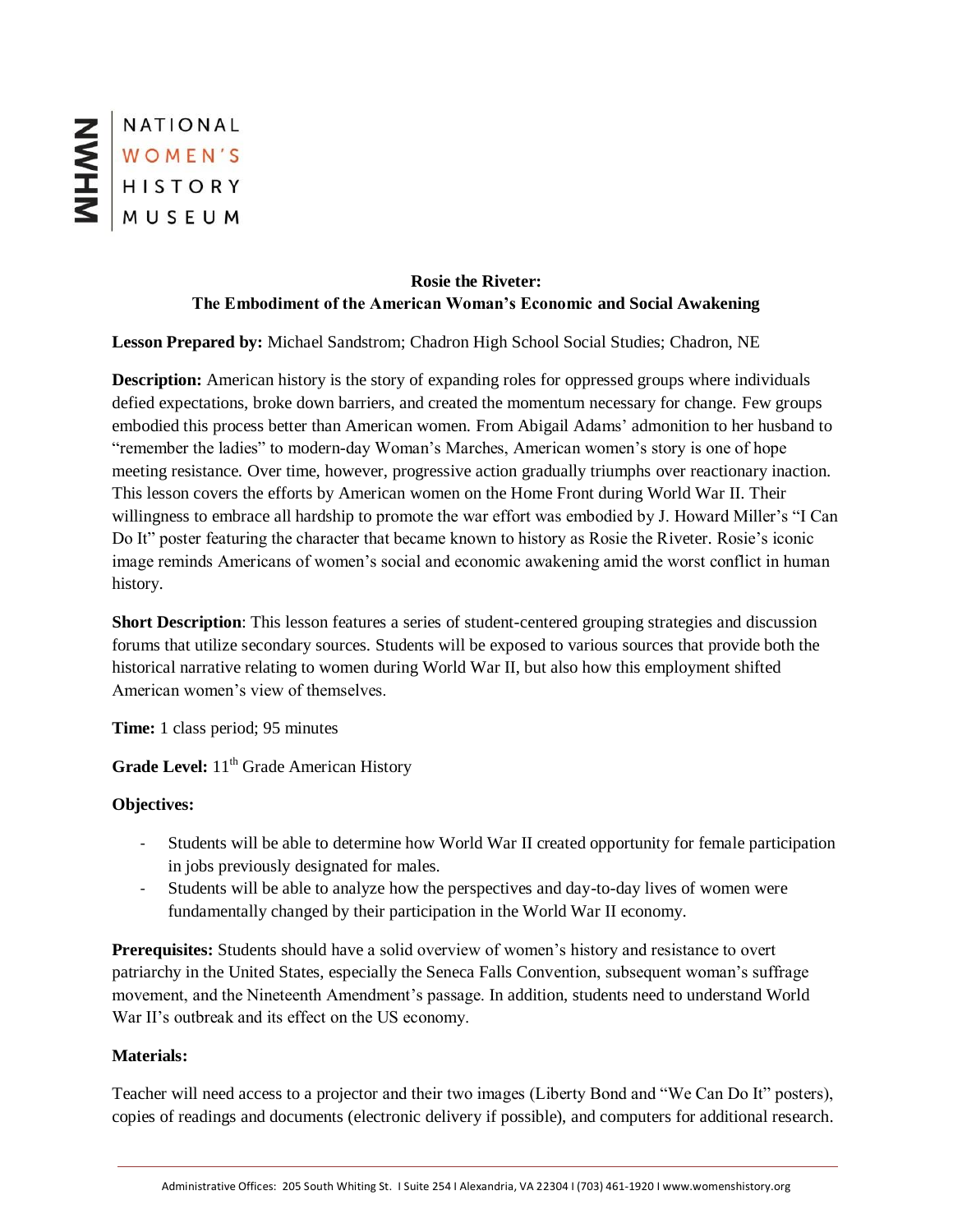#### **Homework Before the Lesson:**

Split your class into thirds and give each group one of the three articles below. Each student will read the article and answer the questions provided before the next class. If it is not possible to share the readings electronically; ensure that each student has a copy of their assigned article and the discussion questions. <https://www.womenshistory.org/resources/general/working-defense-industry>

<https://www.womenshistory.org/resources/general/home-front>

<https://www.womenshistory.org/resources/general/farm>

## Link to Classical-Themed Political Posters:

[https://www.google.com/search?tbm=isch&q=classical+symbolism+in+WWI+posters&chips=q:world+w](https://www.google.com/search?tbm=isch&q=classical+symbolism+in+WWI+posters&chips=q:world+war+i+poster+columbia,online_chips:personification&sa=X&ved=0ahUKEwihn62IhoncAhWkhOAKHfVfAzgQ4lYIKCgC&biw=1366&bih=635&dpr=1) [ar+i+poster+columbia,online\\_chips:personification&sa=X&ved=0ahUKEwihn62IhoncAhWkhOAKHfVfAzg](https://www.google.com/search?tbm=isch&q=classical+symbolism+in+WWI+posters&chips=q:world+war+i+poster+columbia,online_chips:personification&sa=X&ved=0ahUKEwihn62IhoncAhWkhOAKHfVfAzgQ4lYIKCgC&biw=1366&bih=635&dpr=1) [Q4lYIKCgC&biw=1366&bih=635&dpr=1](https://www.google.com/search?tbm=isch&q=classical+symbolism+in+WWI+posters&chips=q:world+war+i+poster+columbia,online_chips:personification&sa=X&ved=0ahUKEwihn62IhoncAhWkhOAKHfVfAzgQ4lYIKCgC&biw=1366&bih=635&dpr=1)

#### **Procedures:**

## **Getting Started:**

Discuss with your students the symbolism in posters and other political propaganda that they may need in order to fully grasp the posters in the opening activity.

For most of American history, classical symbolism maintained a powerful sway in the public imagination. The Founding Fathers' classical ideal was tied up with their understanding of republicanism, one of the guiding ideologies of the American Revolution, which emphasized the dual loyalties to family and the nation. In order for the nation to be strong, however, it needed good and virtuous citizens. Early Americans believed that the only way to have a strong family was through a loving and virtuous mother. Under this classical ideal, women were celebrated for their fertility and innocence. In order to maintain Americans' liberty, women were vital because they were the innocent mothers who possessed the task of raising virtuous citizens. The link below provides several classical-themed political posters, which demonstrate that the virtuous woman often embodied morality, justice, determination, and duty. In addition, the posters induced both an emotional response and a patriotic call to action. All of these factors proved effective in recruiting men and women to the war effort. Americans understanding of classicism is a major reason why many men (and women) argued that women should not vote or become politicians. These people believed that women would neglect their primary duties as mothers and ruin the nation's future. Until roughly World War I, women were portrayed in this classical light that required men to protect their beauty and feminine qualities against invaders. After the suffragist movement and female employment gains, their image in the political discussion changed. Women were increasingly portrayed without complete dependence on their role as mothers. In many ways, World War II helped eliminate the classical image in American political discussion. Women were needed in the workplace and, consequently, national recruitment posters changed to meet this new need. As you look at the posters, look for the differences in how the women are dressed, how they carry themselves, and what the text states about their actions as citizens.

## **Opening Activity: (15 minutes)**

Begin the lesson with a class discussion using the questions below in order to introduce the economic conditions of the country going into the war and the effect of the war on the economy. For this exercise, divide your students into pairs (Pair Share) to consider and answer the discussion questions.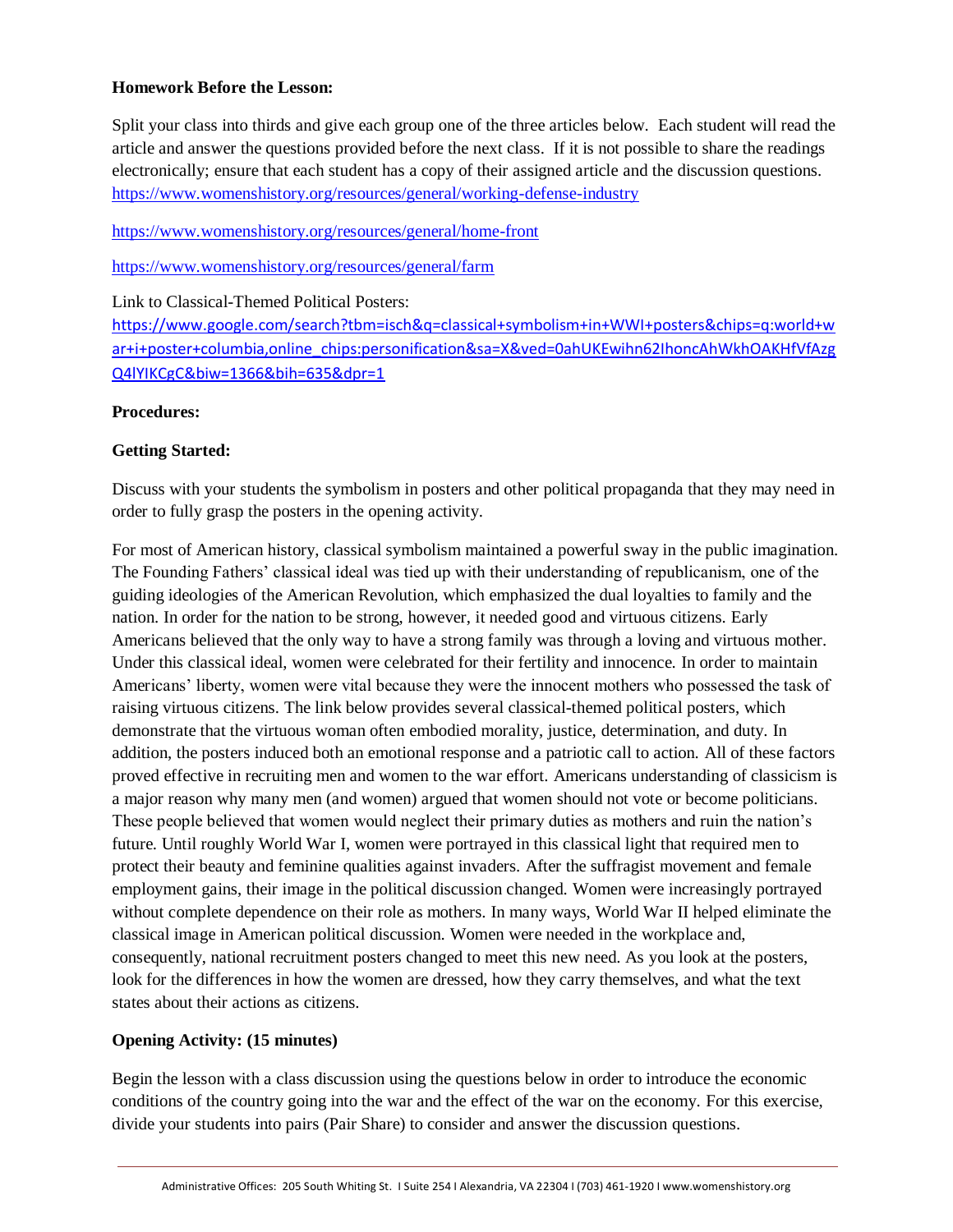Discussion Questions:

- 1. What effect did the Great Depression have on the American economy and nation in the 1930s?
- 2. Did WWII reshape the economic landscape? If so, how?
- 3. Overall, what effect do you believe war has on the economy?
- 4. With your partner, list and discuss at least two positive and two negative economic outcomes resulting from the United States' involvement in World War II.

After discussing war and its economic effect, project the picture of Rosie the Riveter (J. Howard Miller's famous poster) and ask the following questions:

- 1. What do you see in this image?
- 2. What was the artists' purpose or goal in creating this image? Why do you think that?

Next, project and compare another image of women from World War I. The image is entitled "Fight or Buy Liberty Bonds" and evokes the "classical" ideal of women to convey a message/idea. Ask the students to discuss the following questions:

- 1. How was this earlier portrayal different from Rosie the Riveter?
- 2. What effect do you believe these different attitude/depictions had on women's social and economic position and opportunities?

Image(s) Links:

J. Howard Miller, "We Can Do It." [http://americanhistory.si.edu/collections/search/object/nmah\\_538122](http://americanhistory.si.edu/collections/search/object/nmah_538122)

"Fight or Buy Bonds. Third Liberty Loan."<https://catalog.archives.gov/id/512621>

## **Developmental Activity: (50 minutes)**

The students will work cooperatively to complete a Jig Saw. Before beginning the activity, ensure that each student has completed the readings and questions assigned as homework.

Divide the class into working groups of three to four students. In this activity, students will rotate from table to table, talk about the articles they were given, and discuss the questions assigned to each article.

## **Procedures**:

Allow 10 minutes for each group to review and discuss the assigned questions. At the end of 10 minutes, two members of each group will remain at their designated table while the other group members will move one-at-a-time to meet with the other groups. Allow 5 minutes for each table discussion session. Rotate every five minutes until every student has heard the content and discussed the questions for each of the three articles.

Bring the students together for a whole group discussion.

Discussion Questions:

- 1. What were the major contributions women made to the war effort and America's economic success during World War II?
- 2. Do you believe, we as Americans, do enough to remember their contribution? Why or why not?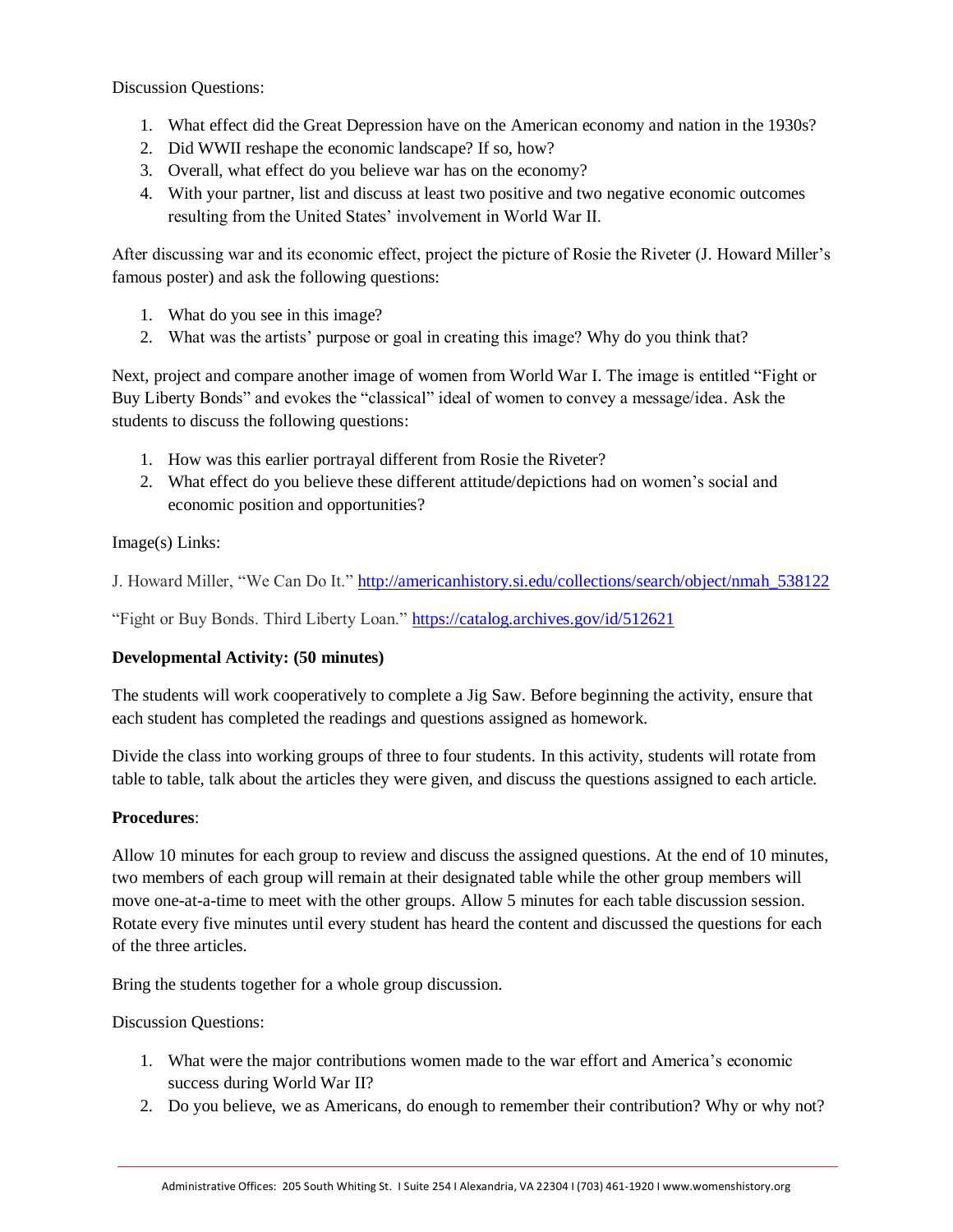## **Closing Activity (Assessment or Homework): 25 minutes or Homework:**

As a class, students will read three wartime accounts from real-life Rosie the Riveters as provided by Reader's Digest. These accounts provide a diverse set of reasons, assumptions, and experiences from real women in the 1940s. Link:<https://www.rd.com/true-stories/inspiring/who-was-rosie-the-riveter/>

As a closing assignment, every student will attempt to put themselves into the shoes of women that worked to propel the American war effort.

Prompt:

Pretend you are a female factory worker in August 1945 (the war just ended) and you need to write a letter to a member of your family about your experiences. In your letter, you can imagine and create where you worked, when you started, how long you worked, how you felt about your employment, and your expectations for the future. Essentially, what you are trying to do is reflect on your experience and ponder what you want in the future. You can focus more on one specific aspect of this letter, but attempt to both reflect on your experience and speculate on the future.

(This assignment can be done at the end of class or for homework)

# **Future Research/Resources: Optional:**

For an extension activity, the teacher could assign the students to research the life of one real life "Rosie the Riveter."

Specifications: Teachers can use these or adopt any additional requirements:

1. 12 Point Font, 1-inch margin, Double-spaced, 4 Sources, and 2 Pages in length

Research Questions/Prompt:

- 1. Where did she work?
- 2. What were some of her wartime experiences?
- 3. How did her work help the larger war effort?
- 4. Did she ever give her own views of her experiences that were recorded?
- 5. What was her life like after the war?

Students can focus on one or more of these questions and do not need to answer all questions. However, the response should be detailed and provide evidence of contextual understanding of the period.

## **Sources/Links:**

J. Howard Miller, "We Can Do It." http://americanhistory.si.edu/collections/search/object/nmah\_538122 "Fight or Buy Bonds. Third Liberty Loan." https://catalog.archives.gov/id/512621

National Women's History Museum Articles

- a. https://www.womenshistory.org/resources/general/working-defense-industry
- b. https://www.womenshistory.org/resources/general/home-front
- c. https://www.womenshistory.org/resources/general/farm

Reader's Digest, "What it was like to be Rosie the Riveter During World War II." https://www.rd.com/true-stories/inspiring/who-was-rosie-the-riveter/